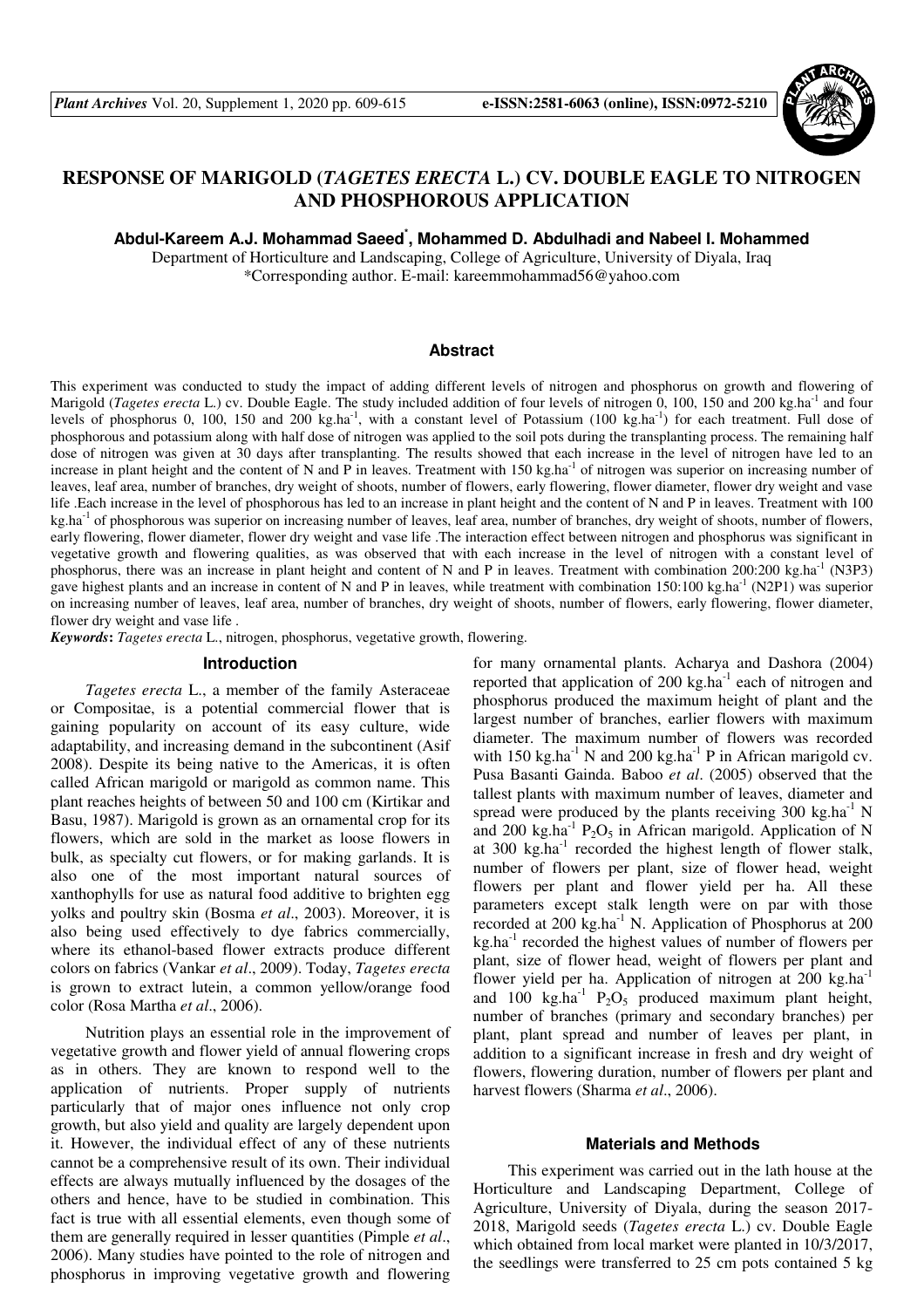of sandy loam soil after two months, table (1) shows some of the physical and chemical characteristics of the culture soil. The study included addition of four levels of nitrogen supplier of urea (N 46%) which is N0 (0 kg.ha<sup>-1</sup>), N1 (100 kg.ha<sup>-1</sup>), N2 (150 kg.ha<sup>-1</sup>) and N3 (200 kg.ha<sup>-1</sup>), and addition of four levels of phosphorus supplier of mono superphosphate ( $P_2O_5$  18%) which is P0 (0 kg.ha<sup>-1</sup>), P1 (100) kg.ha<sup>-1</sup>), P2 (150 kg.ha<sup>-1</sup>) and P3 (200 kg.ha<sup>-1</sup>), with a constant level of potassium (100 kg.ha<sup>-1</sup>) for each treatment. The amount of fertilizer has been weighted according to each combination of the treatments mentioned above. Full dose of phosphorous and potassium along with half dose of nitrogen was applied to the soil pots during the process of transplanting. The remaining half dose of nitrogen was given at 30 days after transplanting.

The Experiment measures had been taken at the full bloom stage. It included the vegetative growth qualities like plant height, number of leaves per plant, number of branches (main and secondary branches) per plant, leaf area per plant, dry weight of shoots, content of nitrogen and phosphorus in leaves, and flowering growth qualities like number of flowers per plant, date of flowering, flower diameter, flower dry weight and vase life. To determine the content of nitrogen and phosphorus in the leaves, samples of leaves was collected at the beginning of flowering and the amount of nitrogen was measured by Microkjeldahl as described by Tandon (1993), and phosphorus by spectrophotometer using a standard curve (AOAC, 1984).

**Table 1 :** Some of the physical and chemical characteristics of the culture soil.

| The character  | The value              | The unit                         |  |  |
|----------------|------------------------|----------------------------------|--|--|
| pH             | 7.20                   |                                  |  |  |
| EC             | 3.83                   | $dS.m^{-1}$                      |  |  |
| Available N    | 41                     | $mg.kg^{-1}$                     |  |  |
| Available P    | 52                     | $mg.kg^{-1}$                     |  |  |
| Available K    | 211                    | $mg.kg^{-1}$                     |  |  |
| Organic matter | 2.50                   | $\%$                             |  |  |
|                | <b>Soil Separation</b> |                                  |  |  |
| Sand           | 630                    | $g \cdot kg^{-1}$                |  |  |
| Clay           | 280                    | $\overline{g}$ .kg <sup>-1</sup> |  |  |
| Silt           | 46                     | $g.kg^{-1}$                      |  |  |
| Soil structure | <b>Sandy Loam</b>      |                                  |  |  |

**Table 2 :** Number of treatments, their symbols and fertilizer combination.

| combination<br>treatments                         | Unit |
|---------------------------------------------------|------|
| $NO$ PO $K$<br>0:0:100                            |      |
| 2<br>0:100:100<br>N0 P1 K                         |      |
| 3<br>0:150:100<br>N <sub>0</sub> P <sub>2</sub> K |      |
| 4<br>0: 200: 100<br>N0 P3 K                       |      |
| 5<br>N1 P0 K<br>100:0:100                         |      |
| 100: 100: 100<br>N1 P1 K<br>6                     |      |
| 7<br>100: 150: 100<br>N1 P2 K                     |      |
| 8<br>100: 200: 100<br>N1 P3 K<br>$Kg.ha^{-1}$     |      |
| 9<br>N <sub>2</sub> P <sub>0</sub> K<br>150:0:100 |      |
| 10<br>150: 100: 100<br>N2 P1 K                    |      |
| 150: 150: 100<br>11<br>N2 P2 K                    |      |
| 12<br>150: 200: 100<br>N2 P3 K                    |      |
| 13<br>200: 0: 100<br>N3 P0 K                      |      |
| 200: 100: 100<br>N3 P1 K<br>14                    |      |
| 15<br>200: 150: 100<br>N3 P2 K                    |      |
| 200: 200: 100<br>N3 P3 K<br>16                    |      |

The experiment had been conducted as a factorial 4×4 on the RCBD design with three replicates and six pots for each one; table (2) shows the number of treatments, their symbols and fertilizer combination used in the experiment. The data were analyzed according to the statistical program SAS (2003). Means were compared using the Less Significant Difference (LSD) test (P≤0.05).

### **Results**

# **Effect of nitrogen, phosphorus, and their interaction in vegetative growth qualities of Marigold** *(Tagetes erecta*  **L.***)* **cv. Double Eagle.**

The data on various growth parameters, i.e. plant height, number of leaves, leaf area, number of branches, and dry weight of shoots, nitrogen and phosphorus content in leaves are tabulated in table 3-6. Each increase in the level of nitrogen and phosphorus has led to an increase in plant height. Significant differences existed in the plant height due to nitrogen, phosphorus as well as their interaction. Maximum plant height was recorded by N3 (93.78 cm), P3 (91.81 cm) and N3P3 (99.19 cm). N3 was on par with N2 with a plant height of 91.68 cm, but significantly superior to N1 and N0. Also P3 was on par with P2 which recorded a plant height of 89.80 cm, but significantly superior to P1 and P0. Among the interactions, N3P3 was on par with the treatment combinations of N3P2 and N2P3 N2P2, N1P3 and significantly superior to the rest of the combinations.

**Table 3 :** Effect of nitrogen, phosphorus, and their interaction in plant height and number of leaves per plant of *Zinnia elegans* var. Benary's Giant Mix.

|                  |                |           | Plant height (cm) |           |             | <b>Number of leaves</b> |        |           |                |             |
|------------------|----------------|-----------|-------------------|-----------|-------------|-------------------------|--------|-----------|----------------|-------------|
| <b>Treatment</b> | P <sub>0</sub> | <b>P1</b> | <b>P2</b>         | <b>P3</b> | <b>Mean</b> | P <sub>0</sub>          | P1     | <b>P2</b> | P <sub>3</sub> | <b>Mean</b> |
| N <sub>0</sub>   | 66.00          | 72.38     | 75.55             | 77.33     | 72.82       | 142.61                  | 165.06 | 153.96    | 164.59         | 156.55      |
| N1               | 80.70          | 88.04     | 91.68             | 93.73     | 88.54       | 179.52                  | 190.58 | 170.99    | 187.23         | 182.08      |
| N2               | 83.64          | 91.17     | 94.91             | 97.01     | 91.68       | 196.04                  | 206.18 | 191.12    | 189.23         | 195.64      |
| N <sub>3</sub>   | 85.60          | 93.26     | 97.06             | 99.19     | 93.78       | 189.36                  | 204.66 | 182.45    | 195.90         | 193.09      |
| Mean             | 78.99          | 86.21     | 89.80             | 91.81     | 86.71       | 176.88                  | 191.62 | 174.63    | 184.24         | 181.84      |
|                  |                |           |                   |           | L.S.D.0.05  |                         |        |           |                |             |
| N                |                |           | 3.06<br>4.19      |           |             |                         |        |           |                |             |
| P                |                |           | 2.90              |           |             | 3.96                    |        |           |                |             |
| $N \times P$     |                |           | 5.71              |           |             |                         |        | 7.41      |                |             |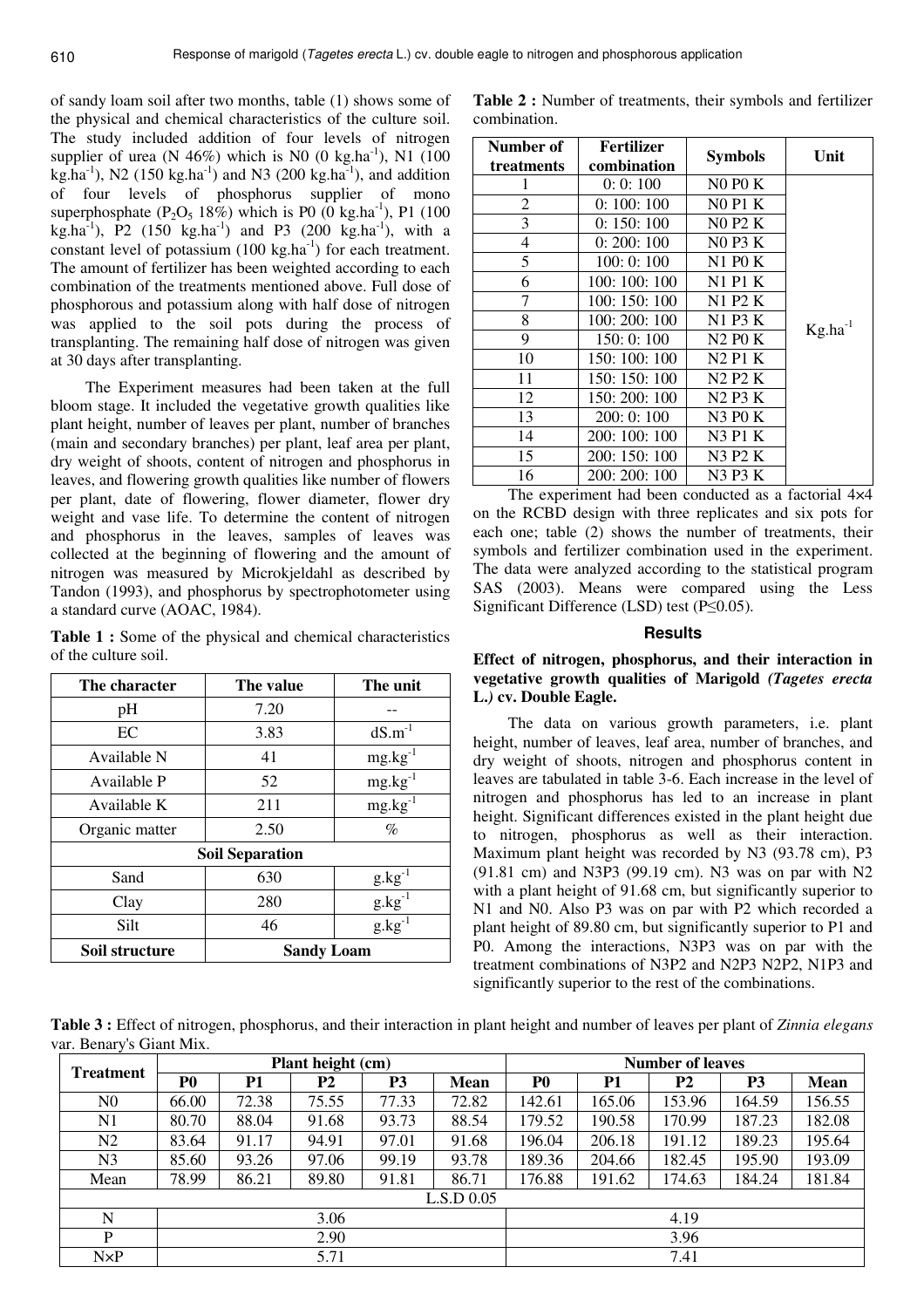There were significant differences with respect to number of leaves per plant due to nitrogen, phosphorus as well as their interaction. Maximum number of leaves was recorded by N2 (195.64), P1 (191.62) and N2P1 (206.18). N2 was on par with N3 having 204.09 leaves per plant, but significantly superior to N1 and N0. P1 was significantly superior to the rest of the treatments. Among the interactions, N2P1 was on par with the treatment combination N3P1 (204.66 leaves per plant) but significantly superior to the rest of the combinations.

The effect of nitrogen, phosphorus levels as well as their interaction was found to be significant on leaf area per plant. Maximum leaf area was recorded by N2 (3079.6  $\text{cm}^2$ ), P1 (3087.0 cm<sup>2</sup>) and N2P1 (3270.0 cm<sup>2</sup>). N2 significantly superior to the rest of the treatments, and minimum leaf area

per plant  $(2749.7 \text{ cm}^2)$  being recorded by N0. P1 was significantly superior to the rest of the treatments. Among the interactions, the treatment combination N2P1 was significantly superior to N3P1  $(3168.9 \text{ cm}^2)$  and the rest of combinations.

There were significant differences on number of branches per plant due to nitrogen, phosphorus as well as their interaction. Maximum number of branches was recorded by N2 (36.58), P1 (36.30) and N2P1 (39.28). N2 was significantly superior to the rest of the treatments. P1 was significantly superior to the rest of the treatments. Among the interactions, N2P1 was on par with the treatment combination N2P2 (38.09 branches per plant) but significantly superior to the rest of the combinations.

**Table 4 :** Effect of nitrogen, phosphorus, and their interaction in leaf area and number of branches per plant of Marigold *(Tagetes erecta* L.*)* cv. Double Eagle.

| <b>Treatment</b> | Leaf area $(cm2)$ |        |                |                |             |                | <b>Number of branches</b> |           |                |             |  |
|------------------|-------------------|--------|----------------|----------------|-------------|----------------|---------------------------|-----------|----------------|-------------|--|
|                  | P <sub>0</sub>    | P1     | P <sub>2</sub> | P <sub>3</sub> | <b>Mean</b> | P <sub>0</sub> | P1                        | <b>P2</b> | P <sub>3</sub> | <b>Mean</b> |  |
| N <sub>0</sub>   | 2642.1            | 2833.1 | 2723.7         | 2799.9         | 2749.7      | 22.65          | 30.00                     | 20.99     | 23.95          | 24.40       |  |
| N1               | 2806.5            | 3076.1 | 2874.6         | 2950.5         | 2926.9      | 28.92          | 33.28                     | 27.33     | 29.90          | 29.86       |  |
| N2               | 2988.2            | 3270.0 | 3047.1         | 3012.9         | 3079.6      | 32.92          | 39.28                     | 38.09     | 36.01          | 36.58       |  |
| N <sub>3</sub>   | 2934.9            | 3168.9 | 2863.8         | 2948.3         | 2979.0      | 34.23          | 38.66                     | 31.05     | 32.61          | 34.14       |  |
| Mean             | 2842.9            | 3087.0 | 2877.3         | 2927.9         | 2933.8      | 29.68          | 36.30                     | 29.36     | 30.62          | 33.23       |  |
|                  |                   |        |                |                | L.S.D.0.05  |                |                           |           |                |             |  |
| N                |                   | 37.88  |                |                |             |                |                           | 1.57      |                |             |  |
| P                |                   | 1.42   |                |                |             |                |                           |           |                |             |  |
| $N \times P$     |                   |        | 66.78          |                |             |                |                           | 2.29      |                |             |  |

The results showed that the effect of nitrogen, phosphorus levels as well as their interaction was found to be significant on the dry weight of shoots. Largest dry weight was recorded by N2 (36.60 g), P1 (36.33 g) and N2P1 (38.73 g). N2 was significantly superior to the rest of the treatments. P1 was significantly superior to the rest of the treatments. Among the interactions, the treatment combination N2P1 was significantly superior to the rest of combinations, Fig. 1. **Table 5 :** Effect of nitrogen, phosphorus, and their interaction in Dry weight of shoots (g) of Marigold *(Tagetes erecta* L.*)* cv.

| <b>Treatment</b> | Dry weight of shoots (g) |            |           |                |             |  |  |  |  |  |  |
|------------------|--------------------------|------------|-----------|----------------|-------------|--|--|--|--|--|--|
|                  | P <sub>0</sub>           | <b>P1</b>  | <b>P2</b> | P <sub>3</sub> | <b>Mean</b> |  |  |  |  |  |  |
| N <sub>0</sub>   | 30.36                    | 32.95      | 31.09     | 32.42          | 21.71       |  |  |  |  |  |  |
| N1               | 33.30                    | 36.04      | 33.28     | 34.60          | 34.31       |  |  |  |  |  |  |
| N2               | 35.78                    | 38.73      | 35.91     | 35.98          | 36.60       |  |  |  |  |  |  |
| N <sub>3</sub>   | 35.46                    | 37.61      | 33.56     | 34.84          | 35.37       |  |  |  |  |  |  |
| Mean             | 33.71                    | 36.33      | 33.46     | 34.46          | 34.49       |  |  |  |  |  |  |
|                  |                          | L.S.D.0.05 |           |                |             |  |  |  |  |  |  |
| N                |                          |            | 0.51      |                |             |  |  |  |  |  |  |
| P                |                          | 0.46       |           |                |             |  |  |  |  |  |  |
| $N \times P$     |                          |            | 0.93      |                |             |  |  |  |  |  |  |



Double Eagle.

Fig. 1 : Effect of nitrogen, phosphorus, and their interaction in dry weight of shoots of Marigold *(Tagetes erecta* L.*)* cv. Double Eagle.

Nitrogen content differed significantly by varying the doses of nitrogen, phosphorus and their interactions in the leaves. Maximum content of nitrogen in leaf was recorded by the treatment of N3 (3.91%), P3 (3.34%) and N3P3 (4.01%). N3 was followed by N2 (3.83%) and minimum nitrogen content in the leaves (2.23%) being recorded by N0. P3 was significantly superior to the rest of the treatments. Among the interactions, the treatment combination N3P3 was significantly superior to the rest of combinations.

There were significant differences in phosphorus content among the various doses of nitrogen, phosphorus and their interactions in the leaves. Maximum content of phosphorus in leaf was observed by the treatment of N3 (0.48%), P3 (0.42%) and by the combination N3P3 (0.51%). N3 level was on par with N2 (0.48%). The combination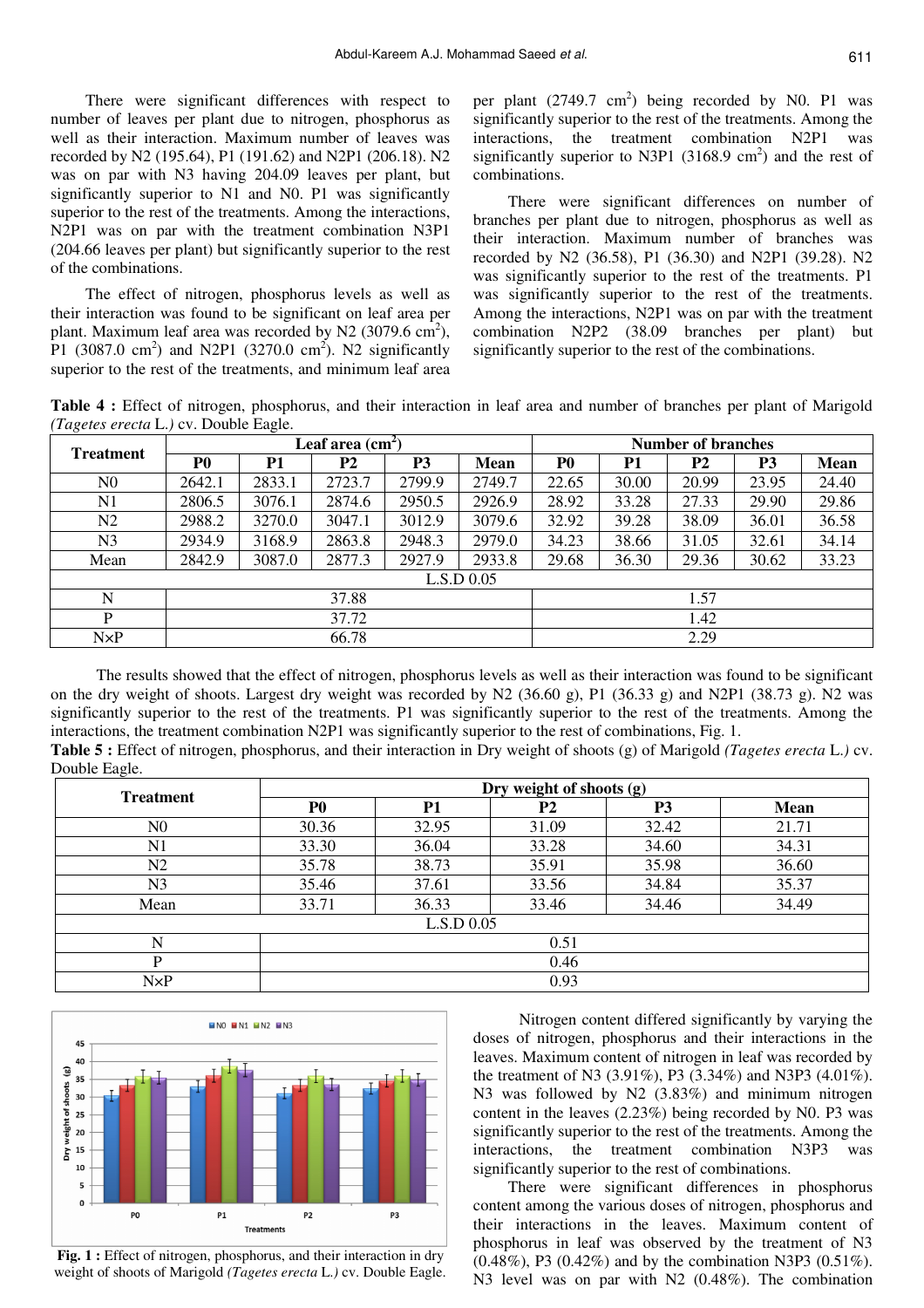N3P3 was on par with lower levels till N3P1 (0.49%) but significantly superior to still lower doses.

# **Effect of nitrogen, phosphorus, and their interaction in flowering growth qualities of Marigold** *(Tagetes erecta* **L.***)*  **cv. Double Eagle.**

The results on various flowering parameters i.e. number of flowers per plant, flowering date, flower diameter, dry weight of flower, and the vase life are tabulated in table 7-9.

The effect of different levels of nitrogen, phosphorus and their interactions was found to be significant on number of flowers per plant. N2 level recorded the highest number of flowers per plant (37.52) which was significantly superior to N3 (31.14) and the rest of the treatments whereas, among phosphorus doses, P1 level was the best with 37.13 flowers per plant. Among the interactions, the treatment combination of N2P1 recorded the highest number of flowers per plant (44.31) and significantly superior to the rest of combinations.

Flowering date was varied significantly among the different levels of nitrogen, phosphorus and their interactions. N2 level took the least number of days for flowering date (61.83 days) which was significantly earlier to N3 (64.33 days) whereas, among phosphorus doses, P1 level was the earliest (61.92 days) for flowering date. Among the interactions, the treatment combination of N2P1 (61.00 days) was the earliest for flowering date. N2P1 was on par with the treatment combinations of N1P1 and N2P2 and significantly superior to the rest of the combinations.

There were significant differences in the flower diameter values among the different levels of nitrogen, phosphorus and their interactions. The largest flowers were obtained by the treatments N2 (8.50 cm), P1 (8.33 cm) and their combination N2P1 (9.24 cm). N2 was significantly superior to the rest of the treatments. P1 was significantly superior to the rest of the treatments. Among the interactions, the treatment combination N2P1 was significantly superior to the rest of combinations.

The results showed that the effect of nitrogen, phosphorus levels as well as their interaction was found to be significant on the dry weight of the flower. Largest dry weight was recorded by N2 (4.38 g), P1 (4.35 g) and N2P1 (4.95 g). N2 was significantly superior to the rest of the treatments. P1 was significantly superior to the rest of the treatments. Among the interactions, the treatment combination N2P1 was significantly superior to the rest of combinations.

The effect of nitrogen and phosphorus levels and their interactions was found to be significant on vase life of Marigold flowers. The highest vase life was recorded by N2 (9.63 days), P1 (9.23 days) and N2P1 combination (10.95 days), fig. 2.



**Fig. 2 :** Effect of nitrogen, phosphorus, and their interaction in vase life of Marigold *(Tagetes erecta* L.*)* cv. Double Eagle.

**Table 6 :** Effect of nitrogen, phosphorus, and their interaction in Content of nitrogen and phosphorus in leaves of Marigold *(Tagetes erecta* L.*)* cv. Double Eagle.

|                  |                | Content of nitrogen in leaves $(\%)$ |           |                |             |                |           | Content of phosphorus in leaves $(\%)$ |      |             |  |  |
|------------------|----------------|--------------------------------------|-----------|----------------|-------------|----------------|-----------|----------------------------------------|------|-------------|--|--|
| <b>Treatment</b> | P <sub>0</sub> | P <sub>1</sub>                       | <b>P2</b> | P <sub>3</sub> | <b>Mean</b> | P <sub>0</sub> | <b>P1</b> | <b>P2</b>                              | P3   | <b>Mean</b> |  |  |
| N <sub>0</sub>   | 1.97           | 2.15                                 | 2.31      | 2.48           | 2.23        | 0.26           | 0.26      | 0.28                                   | 0.32 | 0.28        |  |  |
| N1               | 2.54           | 2.73                                 | 2.82      | 2.87           | 2.74        | 0.31           | 0.35      | 0.36                                   | 0.36 | 0.35        |  |  |
| N2               | 3.57           | 3.84                                 | 3.92      | 3.99           | 3.83        | 0.45           | 0.48      | 0.49                                   | 0.50 | 0.48        |  |  |
| N <sub>3</sub>   | 3.75           | 3.94                                 | 3.96      | 4.01           | 3.91        | 0.47           | 0.49      | 0.50                                   | 0.51 | 0.49        |  |  |
| Mean             | 2.96           | 3.17                                 | 3.25      | 3.34           | 3.18        | 0.37           | 0.40      | 0.41                                   | 0.42 | 0.40        |  |  |
| L.S.D.0.05       |                |                                      |           |                |             |                |           |                                        |      |             |  |  |
| N                |                |                                      | 0.11      |                |             |                |           |                                        |      |             |  |  |
| P                |                | 0.04                                 |           |                |             |                |           |                                        |      |             |  |  |
| $N \times P$     |                |                                      | 0.60      |                |             |                |           | 0.21                                   |      |             |  |  |

Table 7 : Effect of nitrogen, phosphorus, and their interaction in number of flowers per plant and flowering date of Marigold *(Tagetes erecta* L.*)* cv. Double Eagle.

| <b>Treatment</b> | number of flowers per plant |       |           |                |       |                | flowering date (day) |           |       |             |  |
|------------------|-----------------------------|-------|-----------|----------------|-------|----------------|----------------------|-----------|-------|-------------|--|
|                  | P <sub>0</sub>              | Р1    | <b>P2</b> | P <sub>3</sub> | Mean  | P <sub>0</sub> | P1                   | <b>P2</b> | P3    | <b>Mean</b> |  |
| N <sub>0</sub>   | 19.39                       | 30.03 | 25.13     | 23.90          | 24.61 | 63.67          | 62.00                | 62.33     | 64.33 | 63.08       |  |
| N1               | 23.94                       | 35.60 | 29.72     | 29.25          | 29.63 | 63.33          | 61.33                | 61.67     | 62.67 | 62.35       |  |
| N2               | 32.67                       | 44.31 | 30.27     | 32.84          | 37.52 | 62.33          | 61.00                | 61.33     | 62.67 | 61.83       |  |
| N <sub>3</sub>   | 28.25                       | 38.59 | 29.39     | 28.35          | 31.14 | 64.67          | 63.33                | 64.00     | 65.33 | 64.33       |  |
| Mean             | 26.06                       | 37.13 | 31.13     | 28.58          | 30.73 | 63.50          | 61.92                | 62.43     | 63.75 | 62.90       |  |
| L.S.D.0.05       |                             |       |           |                |       |                |                      |           |       |             |  |
| N                |                             |       | 1.42      |                |       |                |                      | 0.29      |       |             |  |
| P                |                             | 0.23  |           |                |       |                |                      |           |       |             |  |
| $N \times P$     |                             |       | 2.69      |                |       |                |                      | 0.41      |       |             |  |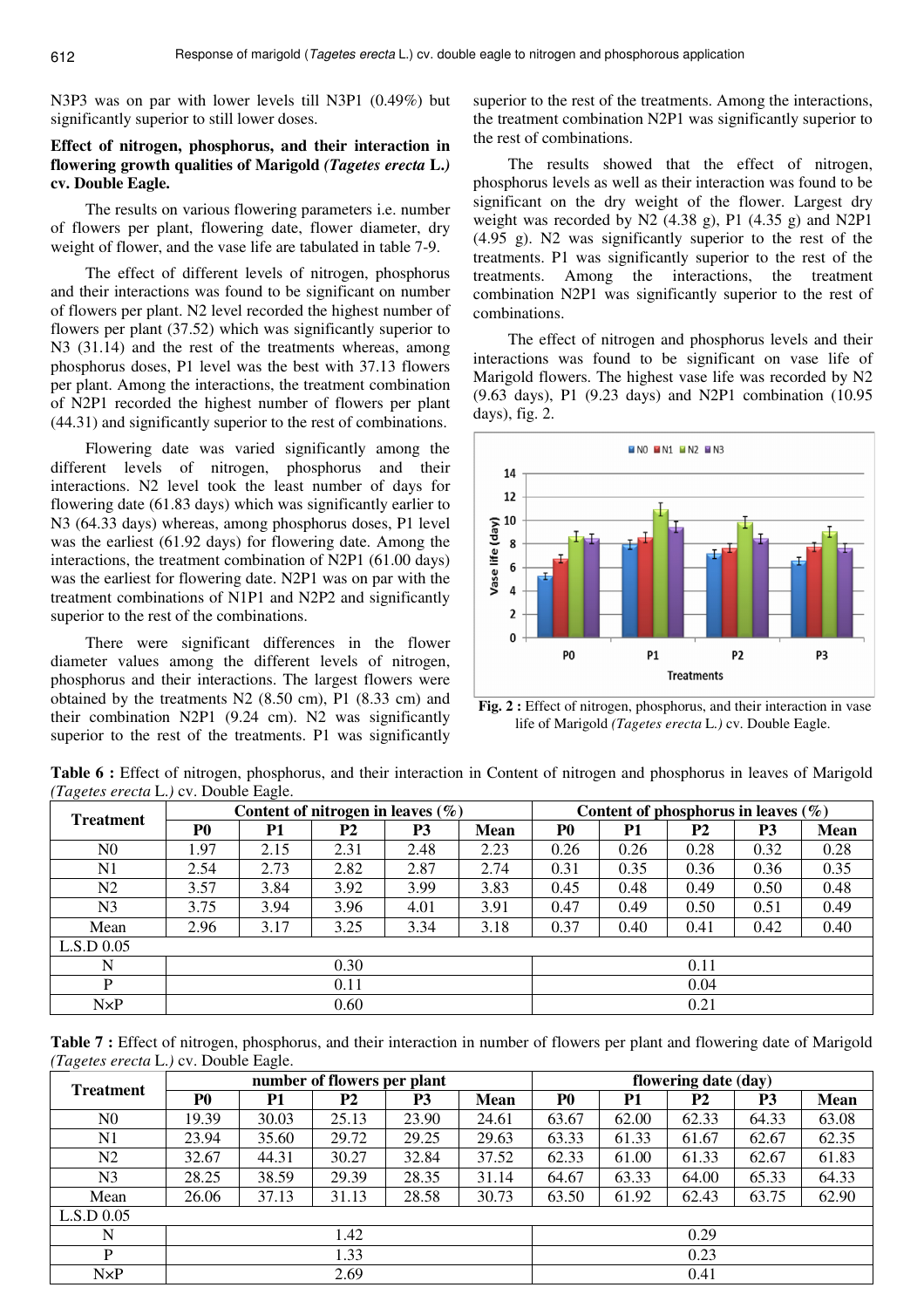| <b>Treatment</b> | flower diameter (cm) |                |           |                |             |                | dry weight of flower (g) |                |      |      |  |
|------------------|----------------------|----------------|-----------|----------------|-------------|----------------|--------------------------|----------------|------|------|--|
|                  | P <sub>0</sub>       | P <sub>1</sub> | <b>P2</b> | P <sub>3</sub> | <b>Mean</b> | P <sub>0</sub> | P1                       | P <sub>2</sub> | P3   | Mean |  |
| N <sub>0</sub>   | 6.70                 | 7.58           | 7.18      | 6.89           | 7.09        | 2.87           | 3.76                     | 3.35           | 3.25 | 3.31 |  |
| N1               | 7.55                 | 8.32           | 7.85      | 7.56           | 7.82        | 3.25           | 4.22                     | 3.73           | 3.69 | 3.72 |  |
| N <sub>2</sub>   | 7.83                 | 9.24           | 8.70      | 8.24           | 8.50        | 3.98           | 4.95                     | 4.61           | 3.99 | 4.38 |  |
| N <sub>3</sub>   | 8.29                 | 8.20           | 7.74      | 7.41           | 7.91        | 3.61           | 4.47                     | 3.70           | 3.62 | 3.85 |  |
| Mean             | 7.59                 | 8.33           | 7.87      | 7.53           | 7.83        | 3.43           | 4.35                     | 3.85           | 3.64 | 3.82 |  |
| L.S.D.0.05       |                      |                |           |                |             |                |                          |                |      |      |  |
| N                |                      | 0.14<br>0.10   |           |                |             |                |                          |                |      |      |  |
| D                |                      | 0.09           |           |                |             |                |                          |                |      |      |  |
| $N \times P$     |                      |                | 0.27      |                |             |                |                          | 0.16           |      |      |  |

**Table 8 :** Effect of nitrogen, phosphorus, and their interaction in flower diameter and dry weight of flower of Marigold *(Tagetes erecta* L.*)* cv. Double Eagle.

**Table 9 :** Effect of nitrogen, phosphorus, and their interaction in vase life (day) of Marigold *(Tagetes erecta* L.*)* cv. Double Eagle.

| $\tilde{}$<br><b>Treatment</b> | vase life (day) |                |                |                |             |  |  |  |  |  |  |  |
|--------------------------------|-----------------|----------------|----------------|----------------|-------------|--|--|--|--|--|--|--|
|                                | P <sub>0</sub>  | P <sub>1</sub> | P <sub>2</sub> | P <sub>3</sub> | <b>Mean</b> |  |  |  |  |  |  |  |
| N <sub>0</sub>                 | 5.25            | 7.95           | 7.15           | 6.55           | 6.73        |  |  |  |  |  |  |  |
| N1                             | 6.75            | 8.55           | 7.65           | 7.75           | 7.68        |  |  |  |  |  |  |  |
| N <sub>2</sub>                 | 8.65            | 10.95          | 9.85           | 9.05           | 9.63        |  |  |  |  |  |  |  |
| N <sub>3</sub>                 | 8.45            | 9.45           | 8.45           | 7.65           | 8.50        |  |  |  |  |  |  |  |
| Mean                           | 7.28            | 9.23           | 8.28           | 7.75           | 8.14        |  |  |  |  |  |  |  |
| L.S.D.0.05                     |                 |                |                |                |             |  |  |  |  |  |  |  |
| N                              |                 |                | 0.21           |                |             |  |  |  |  |  |  |  |
| P                              |                 | 0.20           |                |                |             |  |  |  |  |  |  |  |
| $N \times P$                   |                 |                | 0.57           |                |             |  |  |  |  |  |  |  |

#### **Discussion**

The results show that each increase in nitrogen level has led to an increase in plant height and the content of N and P in the leaves. The highest increase in number of leaves per plant, number of branches per plant, leaf area, and dry weight of shoots have been recorded at the nitrogen level of 150  $kg<sub>1</sub>$ , However, a decrease in these qualities have been observed when increasing the dose of nitrogen for this level. The downward trend in the number of branches per plant when increasing the nitrogen level for a certain level is consistent with what Hugar (1997) found in *Gaillardia pulchella*, while the trend towards low dry weight when increasing the nitrogen level for a certain level is consistent with what Sonawane (2008) found in China aster plants. The increase in plant height, number of branches per plant, and leaf area may be due to the availability of these key nutrients, which lead to better growth due to increased cell division and elongation and therefore increase the efficiency of photosynthesis process (Verma *et al*., 2011). The increase in the number of leaves per plant may return to the increase in plant height and number of branches (Table 3) and this increase will lead to more production of vegetative buds and eventually more leaves. On the other hand, the number of leaves in the control plants was a little, which may be due to the absence of nitrogen, which is working on the development of vegetative buds (Javid *et al*., 2005). When nitrogen level increase, the nutrient uptake increases also contributing to the increase in photosynthesis process and increase cellular materials represented in the leaves, and the increasing number of leaves improves the size of photosynthesis tissue, leading to accelerating the growth of the main stem and increase the number of branches which contributes to increase the number of flowers per plant (Belorker *et al*., 1992).

The decrease in the number of flowers per plant when increasing the level of nitrogen more from  $150 \text{ kg.ha}^{-1}$  may be due to stimulate the dominance of terminal bud growth without allowing axillary buds to produce side branches (Pimple *et al*., 2006). The maximum vase life of flowers was recorded in flowers produced from plants treated with 150  $kg, ha^{-1}$  of nitrogen and can be attributed to dry weight increase of the flower at this level (table 4), so the such flowers can remain fresh for a longer time and this is consistent with what Monish *et al*. (2008) found in China aster plants.

It was noted that each increase in the level of phosphorus has led to an increase in plant height, but the highest increase in number of leaves per plant and number of branches per plant have been recorded in plants receiving  $100 \text{ kg.ha}^{-1}$  of phosphorus, a decrease was observed in the qualities listed above when increasing the level of phosphorus for more of this level. This trend in lower growth at increasing the level of phosphorus for a certain level is consistent with what Hugar (1997) found in *Gaillardia*  pulchella plants. Phosphorus level of 100 kg.ha<sup>-1</sup> caused significant increase in leaf area and this increase may be due to the role of phosphorus to supply the plant with energy in the form of ATP in the stages of photosynthesis process and thus increase their efficiency (Mullen, 2013). Increase the number of flowers per plant as a result of treatment with phosphorus may be due to the role of phosphorus in the formation of ATP compounds, which used in most of the energy processes in the plant such as nutrient uptake and photosynthesis and thus increase the assimilation materials and converts to the production of flowers (Alkurdi, 2014).

The effect of interaction between nitrogen and phosphorus was significant in vegetative growth qualities, as was observed that with each increase in the level of nitrogen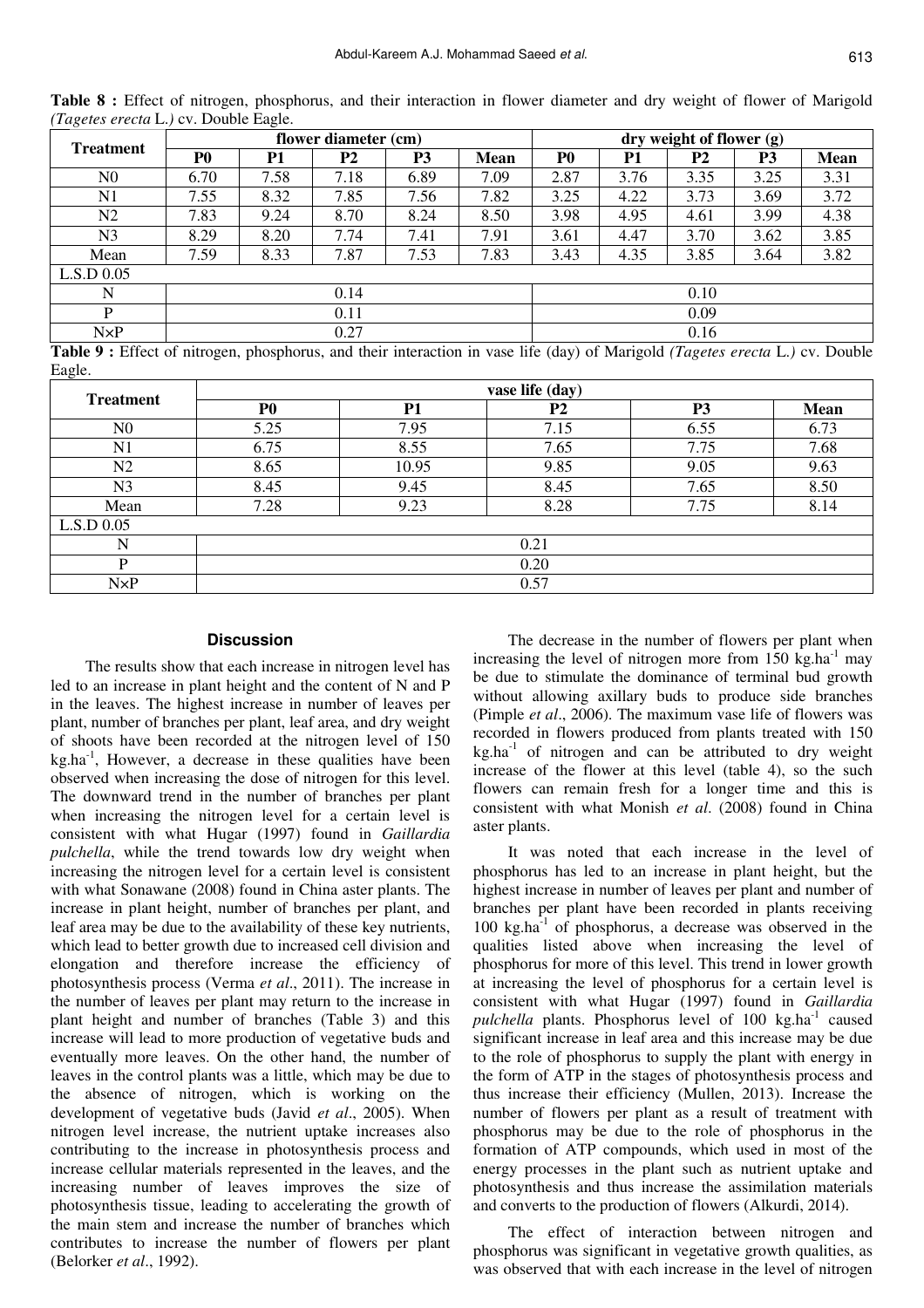with a constant level of phosphorus there was an increase in plant height, also a similar effect observed for phosphorus. The highest number of leaves, branches, leaf area and dry weight of shoots recorded at the combination 150:100 kg.ha<sup>-1</sup>  $(N2P1)$ , followed by combinations 200:100 kg.ha<sup>-1</sup> (N3P1) and  $150:150$  kg.ha<sup>-1</sup> (N2P2). Increase in leaf area may be due to the role of nitrogen to assist in increase vegetative growth by increasing the size of the leaf and the cells and eventually increase leaf area. Also, the availability of nitrogen and phosphorus in this combination may have been led to the best growth of roots and increased their physiological activity to absorb water and other nutrients (Hadimani, 2003). The effect of interaction between nitrogen and phosphorus was significant in flowering growth qualities, as plants treated with  $150:100 \text{ kg.ha}^{-1}$  (N2P1) led to improve all floral qualities. Increase the number of flowers per plant and flower diameter as a result of addition of nitrogen and phosphorus may be due to that these elements have led to increase in plant height, number of leaves, number of branches and leaf area (table 4), and thus enhance the photosynthetic material which lead to increase the number of flowers and the formation of large flowers. The early flowering may be due to the early time of the completion of vegetative growth as a result of balanced nutrition and also provide enough food to produce flowers earlier (Sajid and Amin, 2014). The addition of nitrogen and phosphorus were encouraged to improve the vegetative growth primarily, which led to more of carbohydrates and proteins available, which may be reflected later in improving the floral qualities. In addition, these nutrients can stimulate growth by stimulating cell division and synthesis of organic food (Taha, 2012). Results of this study show that the best vegetative growth and floral qualities of Marigold (*Tagetes erecta* L.) cv. Double Eagle was achieved when adding nitrogen and phosphorus at the combination of  $150:100$  kg.ha<sup>-1</sup> (N2P1).

## **References**

- Acharya, M.M. and Dashora, L.K. (2004). Response of graded levels of nitrogen and phosphorus on vegetative growth and flowering in African marigold. J. Orn. Hort., 7(2): 179-183.
- Al-Chalabi, S.K. and Al-Khayat, N.K. (2013). Ornamentals in Iraq. University House of Printing, Publishing & translation - Baghdad University. Iraq.
- Alkurdi, M.I.S. (2014). Impact of Nitrogen and Phosphorus efficiency on the growth and flowering of *Helichrysum bractum*. Journal of Agriculture and Veterinary Science. (7) 2 Ver. II: 07-12.
- Al-Sultan, S.M.; Al-Chalabi, T.M. and Al-Sawaf, M.D. (1992). Ornamental. Ministry of Higher Education and Scientific Research. Mosul. Iraq.
- AOAC, Association of Official Analytical Chemists. (1984). Official methods of analysis of the AOAC. 14th ed. AOAC, Washington, DC.
- Asif, M., (2008). Effect of Various NPK Levels on Growth, Yield and Xanthophyll Contents of Marigold. MSc Thesis. Inst. of Hort. Sci., Univ. of Agric., Faisalabad, Pakistan, 95.
- Baboo, R.; Ahmad, N. and Singh, D. (2005). Growth and flowering of African marigold (*Tagetes erecta* Linn.) as affected by nitrogen and phosphorus under varying intra-row spacings. J. Ornamental Hort., 8(4): 312-313.
- Baloch, Q.B.; Chacha, Q.I. and Panhwar, U.I. (2010). Effect of NP fertilizers on the growth and flower production of

Zinnia (*Zinnia elegans* L.). Journal of Agricultural Technology. 6(1): 193-200.

- Belorkar, P.V.; Patel, B.N.; Golliwar, V.J. and Kothare, A.J. (1992). Effect of nitrogen and spacing on growth, flowering and yield of African marigold. J. Soils and Crops, 2: 62–4.
- Bosma, T.L.; Dole, J.M. and Maness N.O. (2003). Crop ecology, management and quality: Optimizing marigold (*Tagetes erecta* L.) petal and pigment yield. Crop Sci., 43: 2118-2124.
- Gnyandev, B. (2006). Effect of pinching, plant nutrition and growth retardants on seed yield, quality and storage studies in China aster (*Callistephus chinensis* (L.) Nees.). M.Sc. (Agri.) Thesis, Univ. Agril. Sci., Dharwad, Karnataka (India).
- Hadimani, S. (2003). Effect of different levels of potassium and their split application on yield, quality and nutrient uptake by potato (*Solanum tuberosum* L.). M.Sc. (Agri.) thesis. Univ. of Agric. Sci., Dharwad.
- Hugar, A.H. (1997). Influence of spacing, nitrogen and growth regulators on growth, flower yield and seed yield in gaillardia (*Gaillardia pulchella* var Picta Fougar). Ph.D. thesis, Univ. of Agric. Sci., Dharwad.
- Javid, Q.A.; Abbasi, N.A.; Saleem, N.; Hafiz, I.A. and Mughal, A.L. (2005). Effect of NPK Fertilizer on Performance of Zinnia (*Zinnia elegans*) Wirlyging Shade. Int. J. Agri. Biol., 7(3): 471-473.
- Kessler (2008). Green house production of bedding plant Zinnias. Albama Cooperative Extension System, 1-3.
- Kirtikar, K.R. and Basu B.D. (1987). Indian Medicinal Plants. Second edn., Vol.-III. Lalit Mohan Basu, Allahabad, Uttar Pradesh, India; 1385-1386.
- Monish, M.; Umrao, V.K.; Tyagi, A.K. and Meena, A.M. (2008). Effect of nitrogen and phosphorus levels on growth, flowering and yield of China aster. Agric. Sci. Digest, 28(2): 97-100.
- Mullen, R. (2013). The Importance of Phosphorus for Crop Production. Agri views. PotashCorp/PCS Sales.
- Pimple, A.G.; Dalal, S.R.; Nandre, D.R.; Ghawade, S.M. and Swarupa, U. (2006). Yield and quality of gerbera influenced by N & P levels under poly house conditions. Internet J. agric. Sci., 2(2): 320-321.
- Rosa Martha, P.G.; Heliodoro, H.L. and Sergio, H.G. (2006). Antioxidant activity of *Tagetes erecta* essential oil. Journal of the Chilean Chemical Society, 51(2): 883- 886.
- Sajid, M. and Amin, N. (2014). Effect of various combinations of nitrogen, phosphorus and potash on enhancing the flowering time in Chrysanthemum (*Chrysanthemum morifolium*). International Journal of Biosciences. 4(10): 99-108.
- Sharma, D.P.; Manisha, P. and Gupta, N. (2006). Influence of nitrogen, phosphorus and pinching on vegetative growth and floral attributes in African marigold (*Tagetes erecta* Linn.), J. Ornamental Hort., 9(1): 25- 28.
- Sonawane, S.; Dabke, D.J.; Dodake, S.B.; Rathod, P.K. and Salvi, V.G. (2008). Effect of different levels of N, P and FYM on yield and quality of China aster (*Callistephus chinensis* L.) in lateritic soil of Konkan. J. Soils and Crops., 18(1): 130-134.
- Taha, R.A. (2012). Effect of Some Soil Types and Some Commercial Foliar Fertilizers on Growth, Flowering, Bulb Productivity and Chemical Composition of Iris